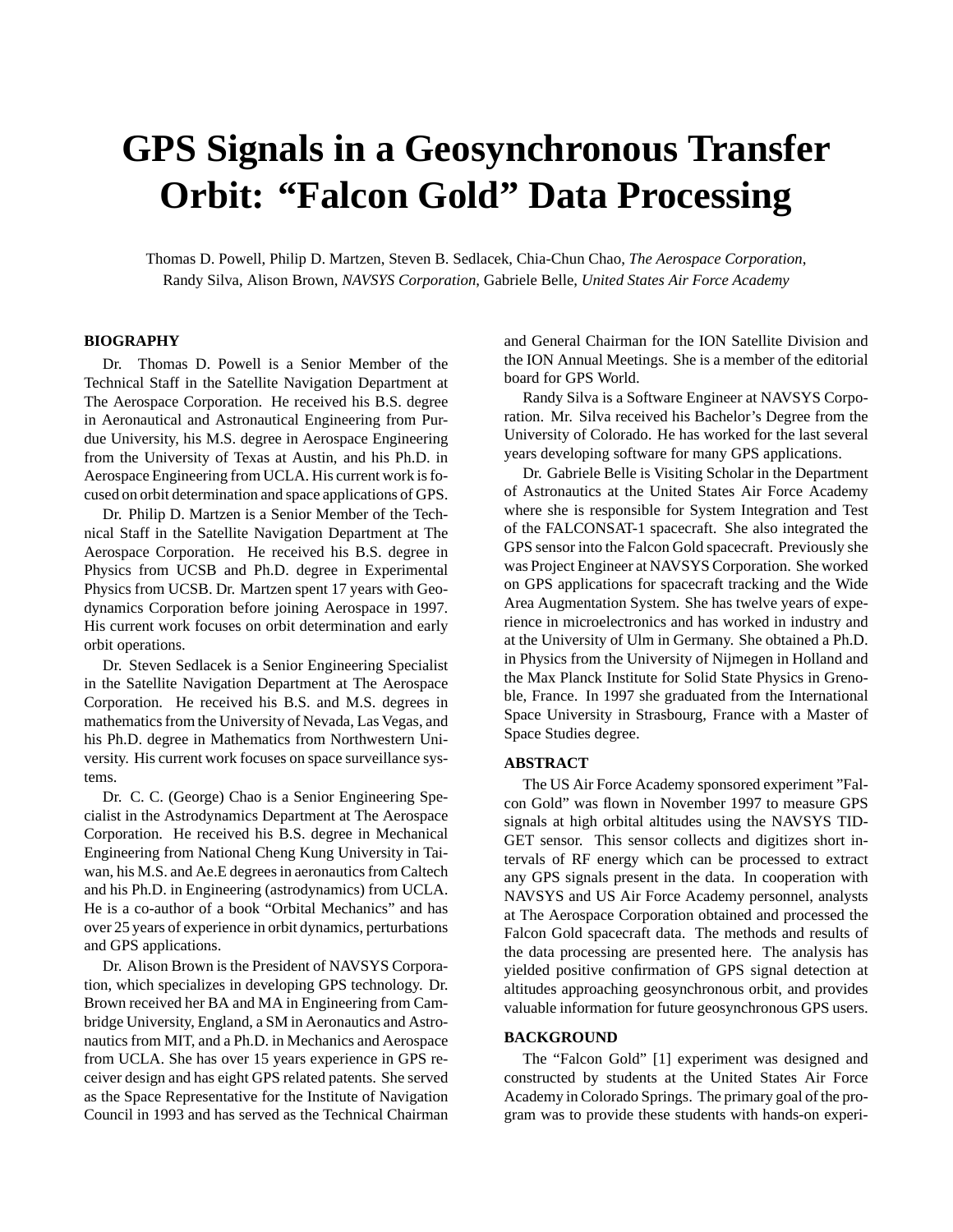ence in the design, procurement, construction and operation of a spacecraft experiment. The secondary goal of "Falcon Gold" was to provide a glimpse of the GPS signal environment at orbital altitudes above the GPS constellation.

The notion of "faster, better, cheaper" spacecraft design and operation played a key role throughout the program [2]. As a result, an emphasis was placed on low-cost, low power, "off-the-shelf" components in the Falcon Gold hardware design. While a significant amount of usable data was obtained in this experiment, the overall goal of the program and the effects of these design choices should be kept in mind when examining the data.

#### **Falcon Gold Experiment Design**

The experiment consisted of the Falcon Gold spacecraft and a data collection facility in Colorado Springs, Colorado. The Falcon Gold spacecraft consisted of a sensor, power supply and communications subsystem.

The sensor assembly consisted of a patch antenna and the "TIDGET" sensor, built by NAVSYS Corporation. This sensor is designed for tracking applications using GPS signals. The TIDGET downconverts and samples RF signals and transmits the data to a central processing location where the coder/correlator and navigation solution functions are performed. This design results in a small, lightweight, lowpower sensor which is well suited for the Falcon Gold experiment.

In the Falcon Gold design, the experiment package is mounted on the exterior of the Centaur upper stage. RF signals are collected by a 2" patch antenna. The sampled data, along with some spacecraft health and status bits, are transmitted to the ground via a 9600 baud radio modem operating at a carrier frequency of 400*.*475 MHz. A separate downlink antenna is configured coaxially with the GPS patch antenna such that all data received by the ground station are collected while both the GPS patch antenna and the downlink antenna are pointed towards the Colorado Springs ground station.

The Falcon Gold experiment was powered by 30 Nickel-Metal Hydride (NiMH) batteries, which had an expected orbital lifetime of 15 to 20 days. To maximize the lifetime of these batteries, the Falcon Gold spacecraft would collect a 40 ms "snapshot" of RF data every 5 minutes, entering "sleep mode" between snapshots to conserve battery power.

The onboard timing and control of the Falcon Gold experiment was performed by a microprocessor which activated the subsystems to collect the data, combined the sample data with the health and status bits, time tagged the data and sent it to the Terminal Node Controller (TNC), from which it was downlinked via the modem.

# **Spacecraft Operation and Data Collection**

The Falcon Gold experiment was a secondary payload on the DSCS spacecraft launch. To avoid interference with any aspect of the early orbit operations of the primary mission, the Falcon Gold experiment was programmed to remain inert until after the DSCS/IABS/Centaur spacecraft had separated from the Centaur upper stage 1500 seconds after launch. The Falcon Gold experiment was activated 8000 seconds after launch, after the DSCS/IABS spacecraft had separated a safe distance from the Centaur.

Upon activation, the Falcon Gold experiment synchronized its internal microprocessor to the "Terminal Node Controller" (TNC) oscillator which had been synchronized to GPS time a number of days before launch. The so called "micro-controller" controlled the data collection and time tagged the GPS data.

The sensor collected 40 ms of sampled data every 5 minutes. The sampled data was divided into 40 one millisecond "segments" for downlink. The experiment required about 20 seconds to power up the sensor, collect the 40 ms data snapshot, transmit the data and return to sleep mode.

# **TIDGET RF Processing**

After passing through a band-pass filter centered on the GPS *L*<sup>1</sup> frequency (1575*.*42 MHz), the RF signals are downconverted in several stages to a final intermediate frequency (IF) of 308*.*888 KHz and sampled at 2 MHz by the TIDGET sensor. The samples are 1-bit only, capturing only the sign of the sampled signal. This sparse sampling technique reduces the power required by the sensor, at the expense of a decrease in signal to noise ratio, although sufficient information remains in the data for correlation and GPS signal detection.

Each data frame consisted of 40 ms of 1-bit samples taken at rate of 2 MHz. The GPS C/A code is modulated onto the  $L_1$  carrier frequency at 1.023 MHz with a chip length of 1023 and a period of 1 ms. Each 40 ms sampling interval produces a data frame consisting of 80*,* 000 1-bit  $(\pm 1)$  samples. Although the 2 MHz sampling rate of the 1*.*023 MHz signal is slightly below the Nyquist rate of 2*.*046 MHz, the following analysis shows that this rate is sufficient for GPS signal detection.

#### **FALCON GOLD DATA FEATURES**

Before discussing the signal processing of the Falcon Gold data, it is important to describe some of the features of the data and the factors affecting its collection on orbit and at the ground station.

#### **Data Frame Fragmentation**

The Falcon Gold spacecraft data obtained by Aerospace consisted of a total of 101 data frames, spanning the period from 3 November to 9 November 1997. A total of 28 of these data frames had invalid or incomplete header information due to various error sources in the data collection process. The remaining 73 frames with valid time tags were processed for GPS signal detection.

Of the 73 Falcon Gold data frames with valid time tags, none were complete, uninterrupted 40 millisecond data sequences. All of the frames were "fragmented." That is, they each had one or more missing segments which were replaced with the "filler" data (alternating 1's and 0's.) Figure 1 depicts a typical Falcon Gold data frame, including "good" segments and bad.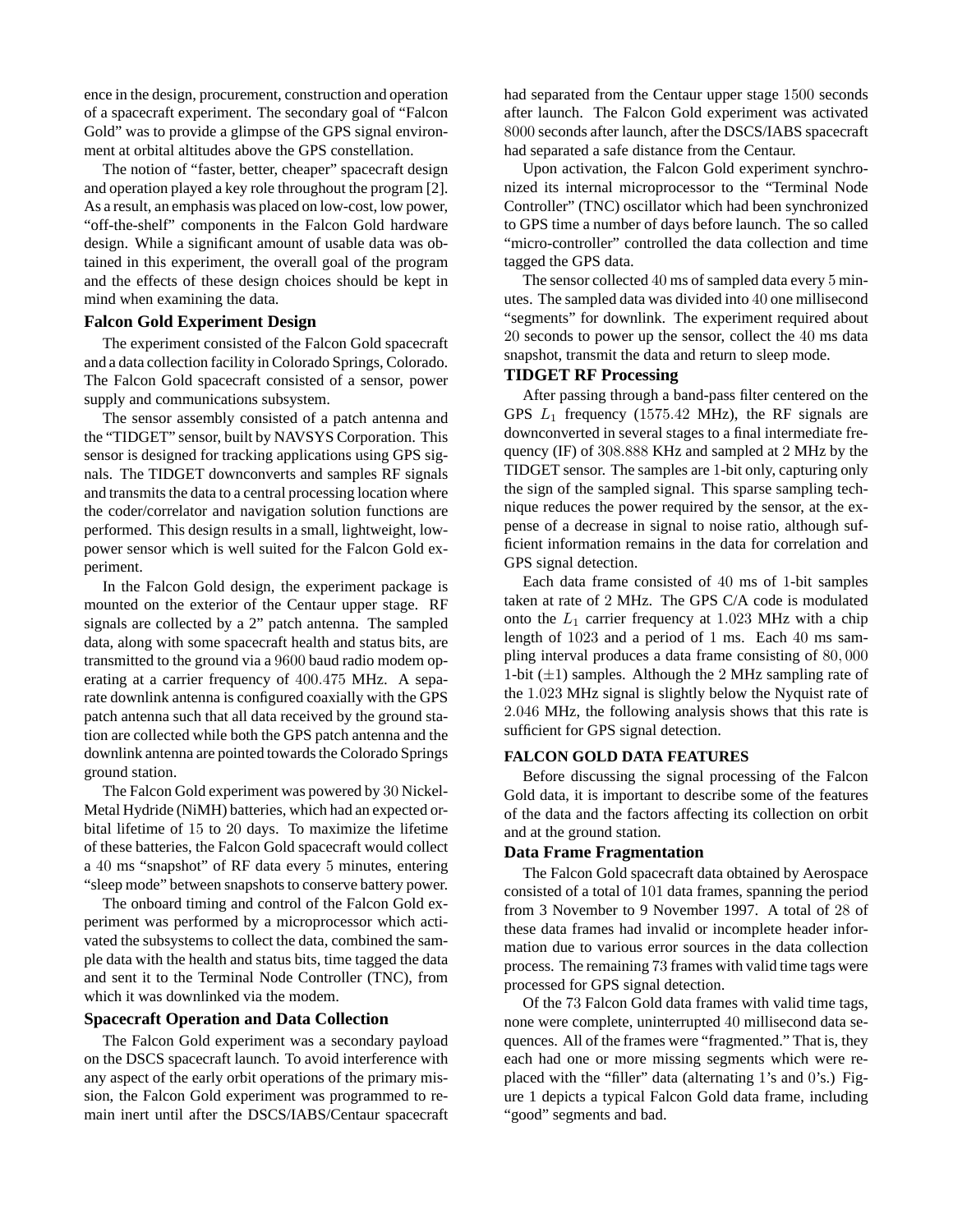

Figure 1: Typical Falcon Gold Data Frame

| Fragment length | Number |
|-----------------|--------|
| $0 - 5$ ms      | 278    |
| $5 - 10$ ms     | 40     |
| $10 - 15$ ms    | 14     |
| $15 - 20$ ms    | 13     |
| $20 - 25$ ms    | 3      |
| $25 - 30$ ms    |        |
| $30 - 35$ ms    |        |

Table 1: Distribution of Falcon Gold Data Fragment Sizes

The approach taken by the Aerospace Corporation was to extract only the good segments from each frame and discard the filler segments. The result was that each frame was divided into a number of "fragments" of varying length containing only valid spacecraft data. The 73 valid data frames were separated into 357 data fragments. Table 1 shows the distribution of the length of the Falcon Gold data fragments. The fragments varied in length from 1 ms to approximately 35 ms.

#### **Centaur Ephemeris Uncertainty**

The Falcon Gold experiment hardware was mounted to the side of the Centaur upper stage which was used to place the DSCS spacecraft into a 35*,* 200 km by 200 km geosynchronous transfer orbit (GTO). Although the combined DSCS/Centaur vehicle was tracked by AFSCN ground stations prior to separation of the DSCS spacecraft, the Centaur itself was not equipped with a SGLS transponder and so could not be actively tracked after separation. Furthermore, the Centaur vehicle performed a number of separation burns and "blow-down" maneuvers to deplete residual fuel after separation. These operations perturbed the Centaur orbit away from the initial DSCS/Centaur GTO so that the SGLS data for the DSCS/Centaur prior to separation was no longer valid for the Centaur after separation. As a result, an accurate ephemeris was not available for the Centaur at the times of Falcon Gold data collection.

The only remaining source of ephemeris information for the Centaur vehicle was the NORAD two-card element set. The accuracy of NORAD elements is typically on the order of a kilometer. This level of accuracy is insufficient for most precise orbit determination applications, but was sufficient for verifying the geometry of the Falcon Gold satel-

lite with respect to the GPS constellation. The NORAD elements were also used as the *a priori* estimate of the Falcon Gold orbit in the orbit determination analysis described later.

#### **Centaur Attitude Uncertainty**

The empty Centaur upper stage to which the Falcon Gold experiment was mounted was essentially space debris at the time of the data collection. Therefore no attitude control was possible. The vehicle is assumed to have been in a slow tumbling motion of approximately 0*.*1 degrees/second. Furthermore, the attitude of the vehicle was unknown, which had a direct effect on which data reached the ground station.

#### **Downlink Geometric Constraints**

The reception of Falcon Gold data at the ground station in Colorado Springs was the result of a fortuitous set of simultaneous dynamic conditions which could not be controlled by the experiment operators. To obtain data on the ground, the Centaur first had to be visible above the local horizon at Colorado Springs. Secondly, the Centaur had to be in an attitude which pointed the Falcon Gold downlink antenna at the ground station antenna.

The Falcon Gold data obtained by Aerospace covered the period from 3 to 9 November 1997. Assuming data was collected every five minutes, this period represents over 1700 data collection opportunities. The data which Aerospace obtained for this time interval contained only 101 frames, or about 6% of the total number possible. Obviously, most of the data collected by Falcon Gold did not reach the ground due to the restrictive geometric conditions. Fortunately, due to the concept of operations which maximized experiment lifetime, the conditions were met often enough to obtain a useful quantity of data.

# **Time Tag Error**

The Falcon Gold experiment employed crystal clocks in two of its components, the Terminal Node Controller (TNC) and the microcontroller. The TNC served as a master timing reference for all of the Falcon Gold components and was activated and synchronized with GPS time a few days before launch. At launch +8000 seconds, the TNC commanded the microcontroller to power up and synchronized the microcontroller clock to the TNC clock. Any drift of the TNC clock which had occurred since it was synchronized prior to launch was then transferred to the microcontroller clock as an initial error. The microcontroller clock was then used to time tag the Falcon Gold data frames, subject to the initial error it received from the TNC clock, and its own subsequent drift.

By the time the Falcon Gold data was collected, the TNC clock had been in operation – accumulating error – for approximately two weeks. Because the clocks used were simple, non-space qualified, crystal based units, the time tags placed on the data frames were expected to have significant offsets from the actual time of data collection. Conversations with Air Force Academy personnel involved with the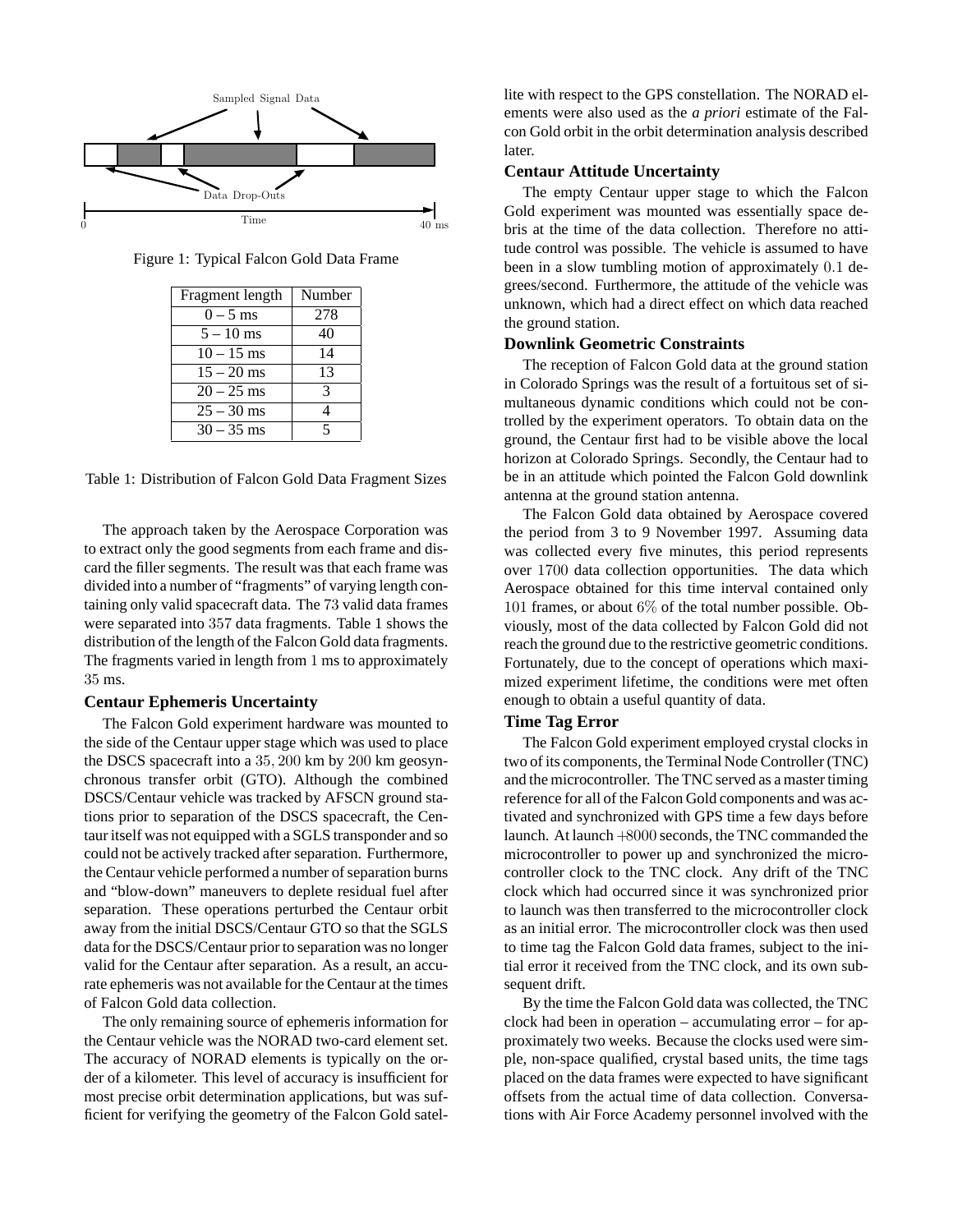operation of the Falcon Gold experiment at its ground station revealed that time offsets of several minutes were observed between the data time tags and the ground station's GPS time reference.

The overall uncertainty on the data time tags was therefore assumed to be on the order of several minutes. This time tag uncertainty played no role in the detection of the GPS signals, but it did have a significant impact on the subsequent Falcon Gold-to-GPS visibility calculations and orbit determination.

# **TIDGET DATA PROCESSING**

The scientific goal of the Falcon Gold experiment was to detect and characterize the strength of the GPS signals at high orbital altitudes. For each GPS signal detected in the Falcon Gold data, signal strength was computed in terms of 'signal to noise ratio' (SNR), or equivalently, in terms of 'carrier to noise ratio', or  $\frac{C}{N_0}$ . This signal strength is computed directly from the results of the signal correlation process. A brief derivation of the GPS signal detection criterion and signal strength estimate is given in this section.

By assuming gain patterns for both the GPS and Falcon Gold spacecraft, and utilizing the geometry of each signal detection, it is also possible to compute a geometric approximation of signal strength for comparison with that obtained from the correlation processing. A derivation of this geometric technique is also given.

#### **Correlation Processing Overview**

Correlation processing was employed to search for GPS coarse acquisition (C/A) code signals. The C/A code is a sequence of 1023 bits with a period of 1 millisecond which is modulated onto the *L*<sup>1</sup> carrier frequency of 1575*.*42 MHz using the binary phase shift keying (BPSK) technique [5].

To detect a GPS C/A code sequence, a duplicate copy of the sequence is generated in the receiver and sampled at the same rate as the incoming signal. This locally generated signal is generated with a Doppler shift to account for relative motion between the receiver and GPS spacecraft, and a time shift to account for the travel time of the signal, which then gives the distance to the GPS satellite. The receiver searches for a combination of Doppler shift (or carrier frequency) and time shift (or code phase) that maximize a correlation function between the received and local signal. A simple scalar inner product of the incoming data sequence and the locally generated sequence is used here for the correlation function.

The TIDGET sensor downconverts the *L* band RF signals to an intermediate frequency, *IFo*, of 4*,* 308*,* 888*.*88 Hz (4*.*30888 MHz), prior to sampling. The signal is then sampled at a rate of 2 MHz, which gives an observable *IF<sup>o</sup>* of 308*,* 888*.*88 Hz (308*.*888 KHz) in the sampled signal. The sample resolution is 1 bit, which captures only the algebraic sign (±1) of the sampled signal. The observed *IF<sup>o</sup>* frequency at which an actual GPS signal is detected will be subject to an offset due to the Doppler shift caused by the



Figure 2: Sample Correlation Plot

relative motion of the Falcon Gold spacecraft with respect to the GPS spacecraft.

A total of 37 C/A pseudorandom number (PRN) codes are available for use by GPS [6], although only 25 GPS satellites were operational in November 1997. Each fragment of Falcon Gold data of sufficient minimum duration (2 ms) was searched over all GPS PRNs and over a Doppler shift range of  $\pm 20$  KHz, in increments of 100 Hz. This maximum Doppler shift corresponds to a maximum relative velocity between GPS and Falcon Gold of approximately  $\pm$ 4 km/sec. (Frame 4024, taken near perigee, was searched over  $\pm 50$  KHz to allow a greater relative velocity range of  $\pm 10$  km/sec). GPS signals detected with this "coarse" frequency search were then reprocessed using a "fine" search of 1 Hz increments. Nothing was assumed about the position or attitude of the Falcon Gold spacecraft. This simple "sky search" approach assured that no signal detections would be missed due to false assumptions about the data.

The raw data consisted of sequences of 1-bit samples from the TIDGET sensor of varying length, depending on the length of the data fragment. At the 2 MHz sampling rate, each millisecond of data consisted of 2000 samples, and a complete Falcon Gold data frame of 40 milliseconds contained 80*,* 000 samples.

Figure 2 illustrates a typical GPS signal signature in a time correlation plot. Correlation peaks repeating at 1 ms intervals rise clearly out of the noise floor, as indicated on the plot. This feature indicates GPS signal detection.

#### **Process Validation with High Altitude Balloon Flight Test Data**

The Falcon Gold payload was flown on a high altitude balloon in April 1997 [3] as part of its test program. These tests verified the autonomous operation of the hardware and communications links. Data frames containing GPS signal samples were collected and recorded during the balloon test flights. The sampled data from these balloon tests was ob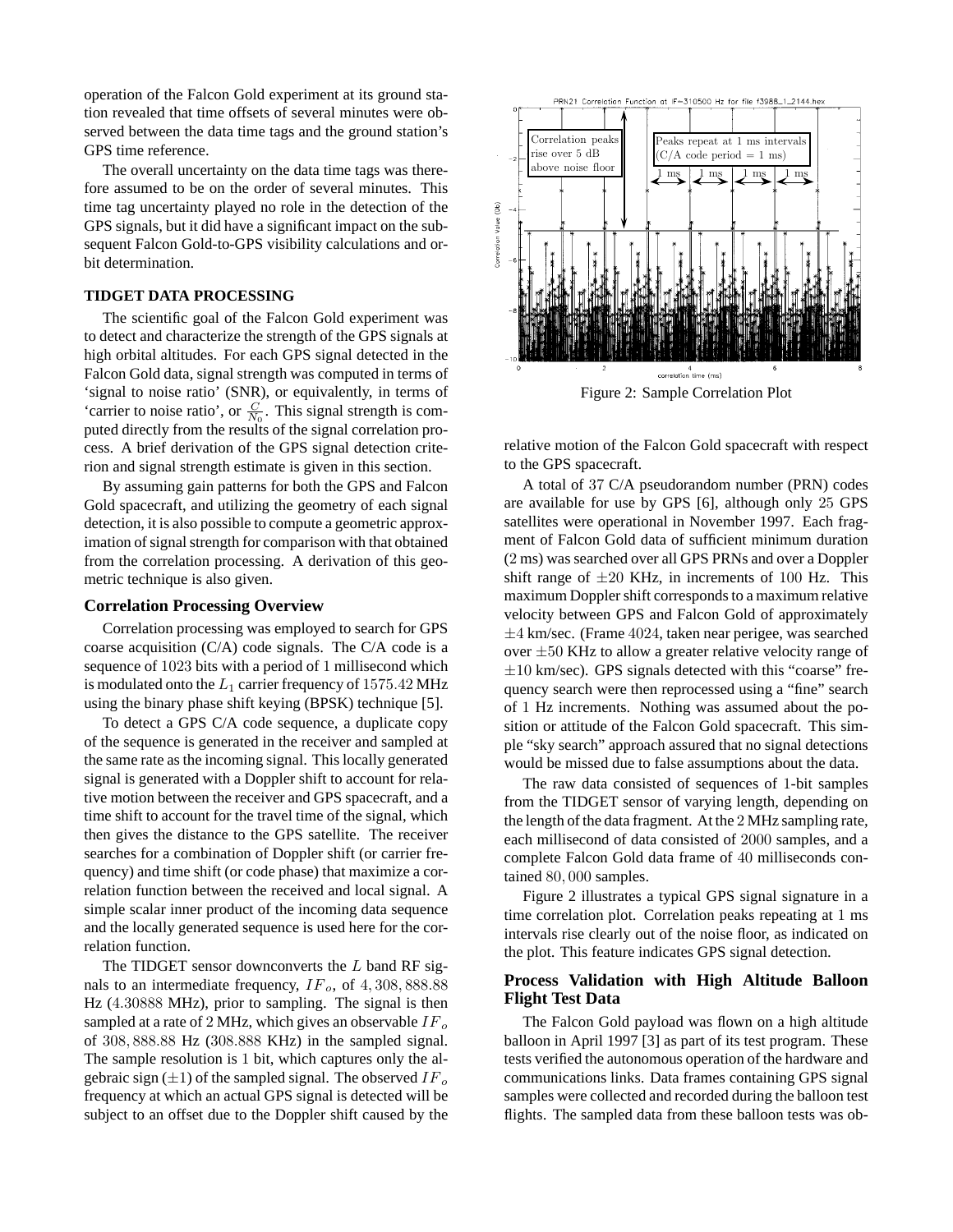tained and processed at Aerospace as a means of verifying the processing techniques employed for the spacecraft data.

In these tests, the balloon reached an altitude of 105*,* 000 feet and collected a large amount of GPS signal sample data. The sample data collected in these experiments was processed originally by NAVSYS. This analysis showed multiple GPS signals present at all times in the TIDGET sample data, as would be expected for a near-Earth location. Signal strengths from this data were in the 36 − 42 dB range, as predicted.

The particular file of balloon data obtained by Aerospace, when processed by NAVSYS, resulted in the detection of 7 separate GPS PRN codes, the same 7 PRNs detected by NAVSYS. As will be seen, one advantage of the balloon data over the Falcon Gold spacecraft data is that the balloon data frames were all complete, 40 ms long, with valid time tags and header information. Many of the spacecraft data frames were incomplete or corrupted in some way, which complicated the analysis. However, the "clean" balloon data proved crucial in verifying the Aerospace processing techniques.

# **GPS Signal Detection and Signal Strength Estimation**

Suppose a known BPSK signal, *St*, is converted to a radio frequency (RF) signal and transmitted through space to a receiving antenna. The received signal is denoted by  $R_t = \alpha S_t + N_t$ , where  $N_t$  is assumed to be a Gaussian white noise process, and  $\alpha$  accounts for the attenuation of the signal by various factors.

The received signal  $R_t$  is assumed to be sampled every *dt* seconds as is the locally generated version of *St*. While the actual transmitted and received signals are analog, the signal detection process deals with sampled data only. Let  $S = \{s_1, s_2, \ldots, s_n\}$  denote the sequence of numbers representing the signal *S<sup>t</sup>* sampled at the rate *dt* and  $R = \{r_1, r_2, \ldots, r_n\}$  denote the signal  $R_t$  sampled at the same rate. The sampled version of  $R_t$  is also expressed as  $R = \alpha S + N$ , where N is a discrete time Gaussian white noise sequence.

Let *T* be the time interval the signal is being processed over and let *n* be the number of samples taken (so  $n =$  $T/dt$ ). The minimum Falcon Gold data segment was 1 millisecond or 2000 bits long, so it is assumed that *n* is 'large'. Let  $(X, Y)$  denote the dot product of *X* and *Y*, and  $X^2 =$  $(X, X)$  the squared length of X. Given a random variable *X*, let *E*[*X*] denote the expectation of *X*. The standard Gaussian random variable with mean zero and variance 1 is denoted by *Z*.

To detect a GPS C/A code signal *S*, the 'power' ratio  $P = \frac{(S,R)^2}{S^2 \sigma^2}$  is computed and if *P* exceeds a certain detection threshold value, then the presence of *S* is declared. If no signal is present, then  $R = N$  and the random variable  $X = (S, R) = (S, N)$  has mean 0 and variance  $E[X^2] =$  $S^2 \sigma^2$ . Define a second variable *Y* as  $Y = \frac{X}{|S|\sigma}$ . Clearly, *Y* is distributed as the standard normal random variable *Z*. Therefore,  $P = Y^2$  is distributed as the square of Z.

An easy computation shows that

$$
E[P] = 1 + \frac{\alpha^2 S^2}{\sigma^2}.
$$

When no signal is present,  $E[P]=1$ , as expected from the previous paragraph. The signal to noise ratio (*SNR*) is the ratio of the average signal power divided by the average noise power. In this case, the *SNR* is given by:

$$
SNR = \frac{\frac{\alpha^2 S^2}{n}}{\frac{E[N^2]}{n}} = \frac{\alpha^2 S^2}{n\sigma^2}
$$

Using this expression, and recalling that  $n = T/dt$ , the expression for *E*[*P*] can be rewritten as

$$
E[P] = 1 + \frac{SNR}{dt} \cdot T.
$$

If no signal is present (meaning  $SNR = 0$ ) then  $E[P] = 1$ as desired.

The signal to noise ratio is related to the carrier to noise ratio by

$$
\frac{C}{N_0} = \frac{SNR}{dt}.
$$

Substituting this relationship into the equation above gives

$$
\frac{C}{N_0} = \frac{P-1}{T}.
$$

This expression shows that the excess of the correlation peak over 1, normalized by the correlation time, gives an estimate for the carrier to noise ratio  $\frac{C}{N_0}$ . Given a detection threshold  $T$ , GPS signal detection is declared when  $P > T<sup>2</sup>$ , which demands that

$$
E[P] = \frac{C}{N_0} \cdot T + 1 > T^2.
$$

This relationship allows trading off  $\frac{C}{N_0}$ , *T*, and detection threshold  $T$  to see which  $SNR$  levels may be detected from the available data. As expected, the longer the processing time *T* is, the weaker  $\frac{C}{N_0}$  may be detected for a fixed detection threshold  $T$ .

The probability of false alarm, denoted  $P_{fa}$ , is the probability that a sample of the normal random variable *Z* mentioned earlier falls outside the range determined by  $T$ , or

$$
P_{fa} = Prob(|Z| \ge T).
$$

For this analysis, in order to avoid false signal detections, a conservative threshold of  $T = 5$  was used. This gives the corresponding probability of false alarm value of  $P_{fa} =$  $5.7 \times 10^{-7}$ .

Figure 3 shows a stack histogram distribution of all of the 'power ratios' for the 'coarse' correlation search (∆IF =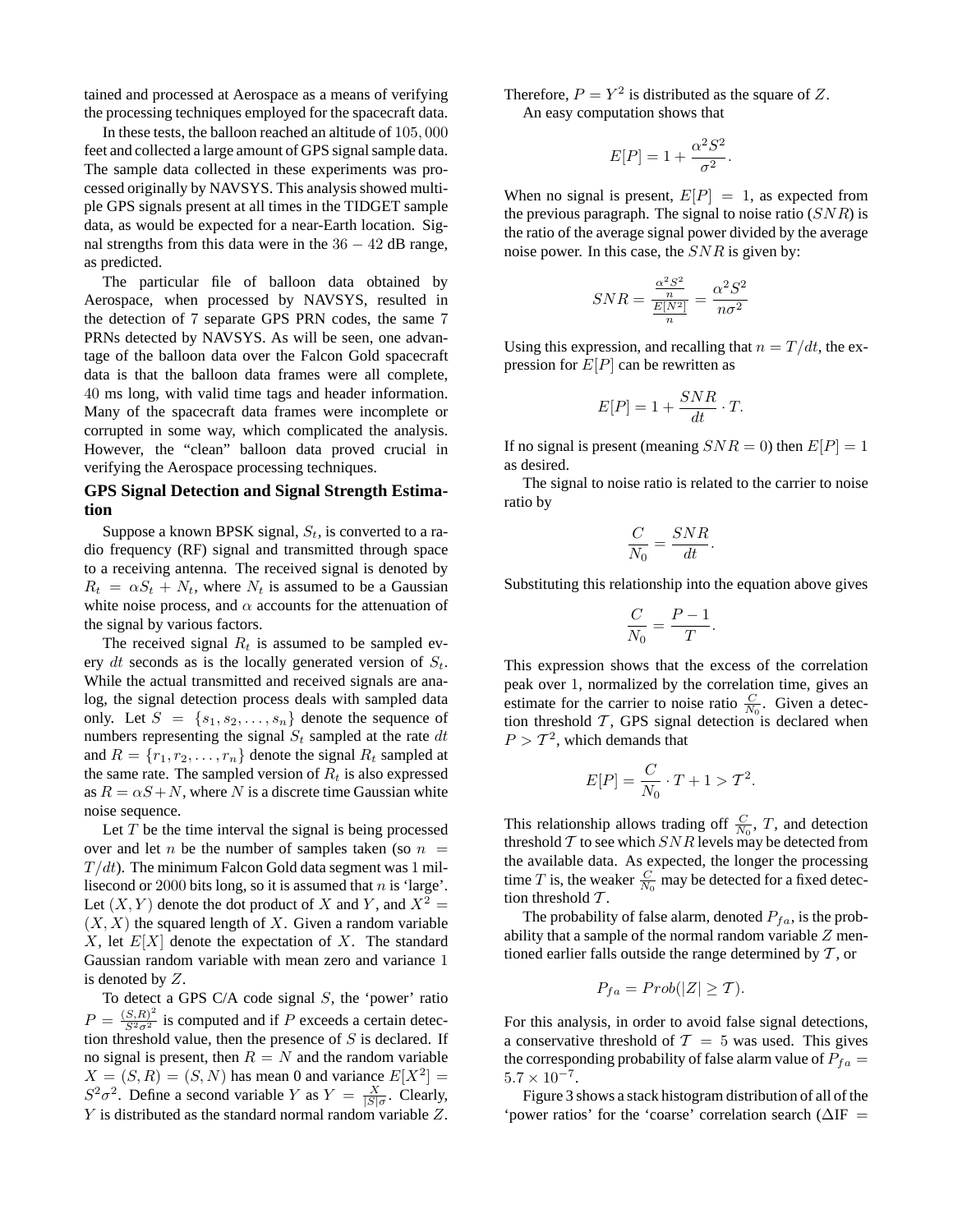

Figure 3: Distribution of Falcon Gold Correlation 'Power Ratios'

100 KHz) of the Falcon Gold data. The plot is the result of  $100$  KHz) of the Falcon Gold data. The plot is the result of  $\sqrt{P}$  over all Falcon Gold data fragments, GPS PRNs, and Doppler shift values into "bins." It ments, GPS PRINS, and Doppler smit values into only the can be seen from this diagram that the  $\sqrt{P} > T = 5$  signal detection criterion was quite conservative, and that a lower value of  $T$  would have resulted in more GPS signal detections. Given the long list of uncertainty sources and condition of the data, the conservative threshold was used to minimize the probability of a false GPS signal detection.

# **'Apparent' versus 'Actual' SNR**

The previous derivation assumed that  $\sigma^2$  was known, which is in general not the case. In reality,  $\sigma^2$  needs to be estimated from *R*. Assuming that the signal to noise ratio is small for GPS signals, and that the number of samples *n* is large, it can be shown that  $\sigma^2$  can be estimated by  $\frac{R^2}{n}$ . Then  $P = \frac{n(S,R)^2}{S^2 R^2}$ . For a BPSK signal,  $S^2 = n$ , so  $P = \frac{(S,R)^2}{R^2}$ . To form the correlation function, take the two functions  $S_I = m(t)\cos(2\pi\omega t)$  and  $S_Q = m(t)\sin(2\pi\omega t)$ and define

$$
(S,R)^2 = (S_I,R)^2 + (S_Q,R)^2.
$$

If  $R = N$ , then

$$
(S, N)^2 = (S_I, N)^2 + (S_Q, N)^2.
$$

The random variables  $(S_I, N)$  and  $(S_Q, N)$  are normally distributed with zero mean and variance

$$
E[(S_I, N)^2] = E[(S_Q, N)^2] = \frac{n}{2}\sigma^2.
$$

They are also approximately independent (since  $E[(S_I, N)(S_Q, N)] \approx 0$ . Hence  $E[(S, N)^2] \approx n\sigma^2$ . Therefore if  $R = N$ , the random variable  $\frac{(S,R)^2}{n\sigma^2}$  has expected value 1 and is the sum of squares of two independent normal random variables with 0 means and variances  $\frac{1}{2}$ . Therefore  $2P = 2\frac{(S,R)^2}{n\sigma^2}$ , is distributed as the sum of squares of two independent random normal variables so is distributed as a Chi-square random variable

with 2 degrees of freedom. This random variable has a well-known analytic distribution function. Evaluating *Pfa* with this distribution and  $T = 5$  gives  $P_{fa} = 1.4 \times 10^{-11}$ .

Another complication is the carrier frequency,  $\omega$ , is present which requires a search on frequency and phase. By correlating with  $S_I$  and  $S_Q$ , the phase term may be ignored with a 3 dB loss, which gives

$$
E[P] \approx 1 + \frac{1}{2} \cdot \frac{SNR}{dt} \cdot T
$$

Finally, the 1 bit sampling has a quantization effect on the data which is equivalent to adjusting the SNR term of the power ratio equation by  $\frac{2}{\pi}$ :

$$
E[P] \approx 1 + \frac{1}{\pi} \cdot \frac{SNR}{dt} \cdot T
$$

The net effect of the carrier phase non-estimation and the quantization appears to be a reduction of *SNR* by 5 to 6 dB.

In light of these factors, one can define an 'apparent' *SNR* and an 'actual' *SNR*, which is the *SNR* at the antenna which is defined by antenna gains, power, noise temperature, etc. This actual *SNR* should be related to the apparent *SNR<sup>A</sup>* by a bias. In this case, the difference between the actual and apparent SNR appears to be approximately 5 dB. The uncertainty in the Centaur attitude dynamics could mean that large variations of antenna link margin occurred as the vehicle tumbled, which would preclude computation of accurate relationships between *SNR* and *SNRA*. The *SNR<sup>A</sup>* will provide a lower bound for the actual *SNR*.

# **Geometric Computation of**  $\frac{C}{N_0}$

It is possible to approximate  $\frac{C}{N_0}$  using link considerations such as transmission power, antenna gains, space loss, processing loss, noise temperature, noise bandwidth and the geometry of the encounter.

The largest degree of uncertainty in the Falcon Gold data is associated with the GPS patch antenna gain pattern. Some limited gain pattern data was obtained for the patch antenna from the U.S. Air Force Academy. This data was used to approximate the patch antenna gain pattern, which is illustrated in Figure 6.

A typical gain pattern for a GPS II-R*L*<sup>1</sup> transmit antenna is shown in Figure 5. This figure is intended to illustrate the basic features of the GPS gain pattern such as the main lobe, first null and sidelobe regions. It is based upon measured gain patterns, although is not representative of all SV gain patterns. The actual GPS gain patterns vary from satellite to satellite and with with azimuth (cross section angle) for each individual satellite.

Assuming a constant thermal noise temperature, and the power on  $L_1$  for C/A code is  $P_T = 20.4$  watts, then the following expression can be used to approximate the carrier to noise ratio based purely on geometry:

$$
\frac{C}{N_0} = 175 + G_R + G_T(\gamma) - 20\log(\rho)
$$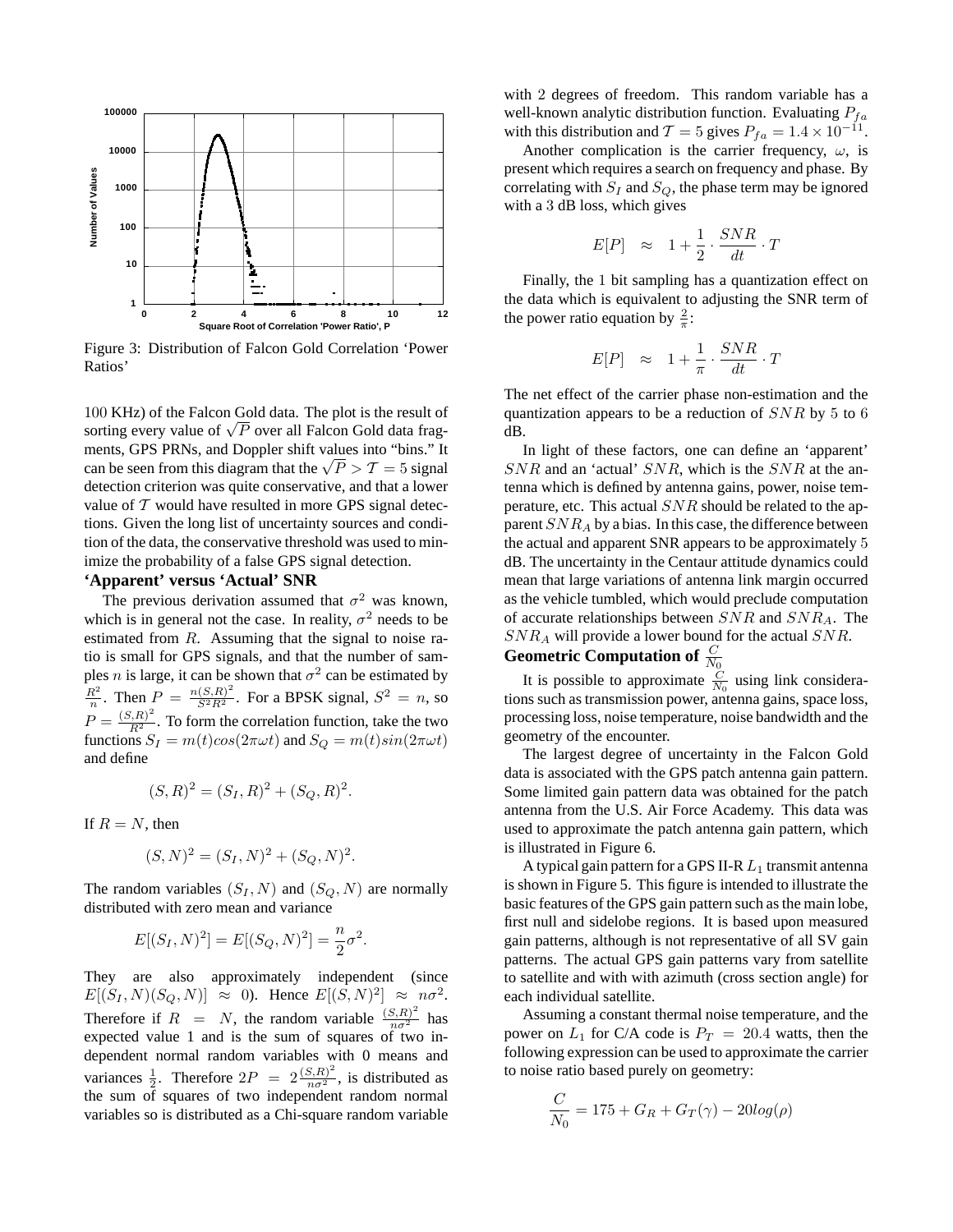

Figure 4: GPS Signal Reception Geometry and Angular Definitions



Figure 6: TIDGET patch antenna gain pattern

where  $\frac{C}{N_0}$  is in dBHz,  $G_R$  and  $G_T(\gamma)$  are in dB, and  $\rho$  is the range between the GPS and Falcon Gold spacecraft in meters. Note that the GPS broadcast antenna gain  $G_T(\gamma)$  is a function of the angle  $\gamma$  as described in Figure 4. However, the Falcon Gold patch antenna gain *G<sup>R</sup>* cannot be directly related to the angle  $\theta$ , due to the attitude uncertainty of the Centaur.

#### **ORBIT DETERMINATION**

The Centaur orbit and Falcon Gold measurement parameters were estimated using a TRACE [8] batch least squares fit of range rate measurements derived from the signal correlation process. The purpose of this exercise was to determine if the observations could be fit to a set of orbit and measurement parameters consistent with the signals detected in the correlation process, and to confirm the relative geometry of the Falcon Gold spacecraft with respect to the ground station and positions of the GPS satellites. The range rate data was also used to resolve the time tag discrepancy noted above.

The Falcon Gold spacecraft orbit had an apogee altitude of approximately 35200 km and a perigee altitude of approximately 200 km. Due to this highly elliptic orbit, atmospheric drag and solar radiation pressure were assumed to be significant perturbation forces and were estimated along with the Falcon Gold orbit parameters.

Covariance analysis indicated a Falcon Gold orbit accuracy on the order of 10 km in position and 3 m/sec in velocity based upon the 2−20 m/sec uncertainty on the Doppler range rate measurements and uncertainties in the perturbation force models.

NIMA precise ephemerides [7], which are accurate to approximately 20 cm, were used to compute GPS spacecraft positions. Uncertainty in the RF portion of the Falcon Gold hardware is observable as a range rate bias in the estimation procedure, and so a range rate bias was also estimated.

As discussed above, one constraint on Falcon Gold data collection was the visibility of the vehicle from the ground station in Colorado Springs. Inconsistencies between this geometric constraint and data time tags suggested a time tag offset of approximately 4 minutes. Accordingly, a time tag bias and drift rate were estimated as well.

The Keplerian, J2000 elements for the final Falcon Gold orbit solution, incorporating both the least squares fit of the range rate measurements and the time tag adjustment, are given in Table 4.

Table 3 shows the results of the time tag adjustment procedure for the Falcon Gold data frames where GPS signals were detected. For each frame and fragment, the original unshifted time tag is given along with the shifted time tag and the total number of seconds of the shift. A Falcon Gold clock bias of approximately 4 minutes is seen in the shift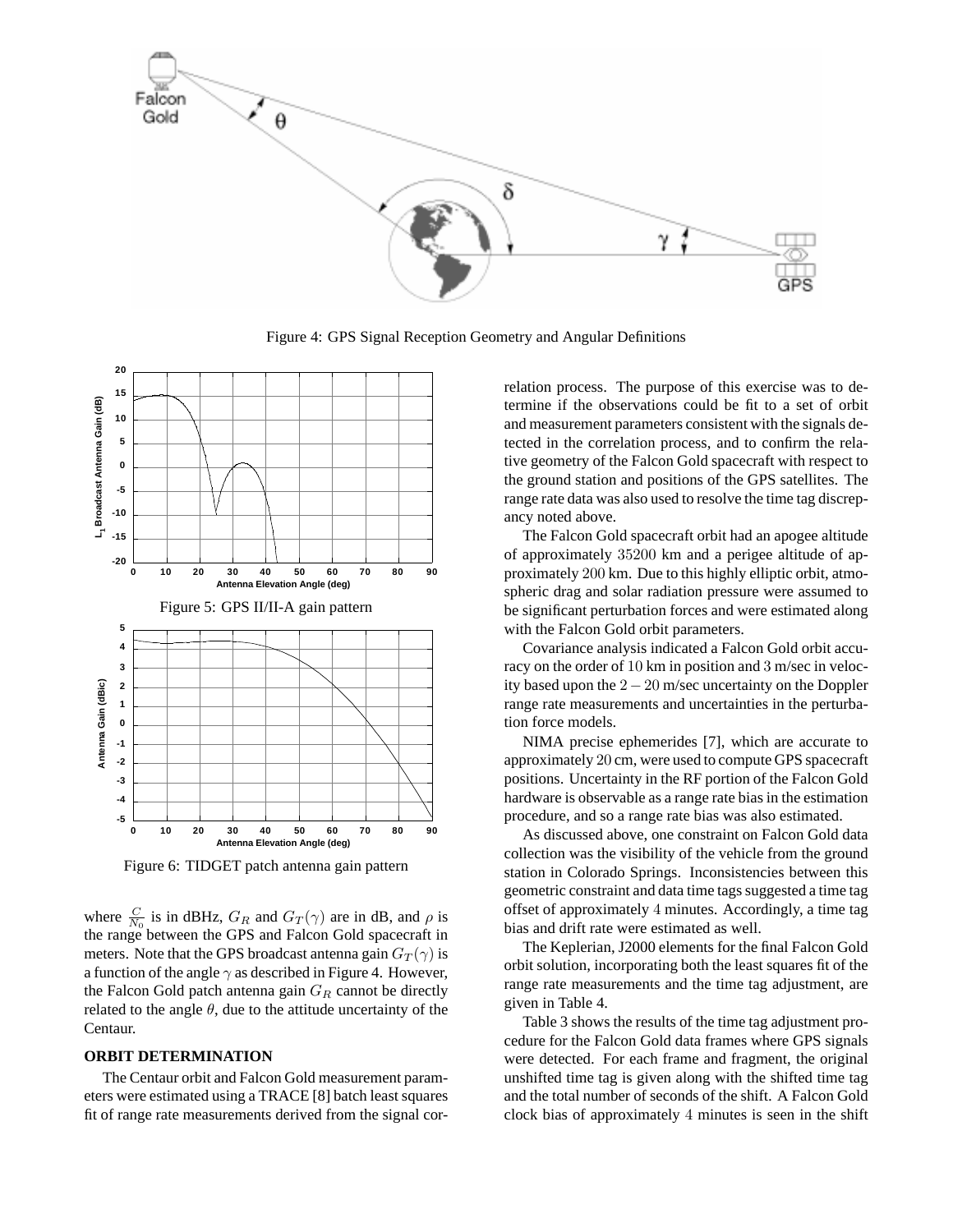| Frame-     | Corrected          | <b>Time Tag</b> | Fragment        |                | Observed   | Geometric  | Range Rate |
|------------|--------------------|-----------------|-----------------|----------------|------------|------------|------------|
| Fragment   | UTC Time Tag       | Shift           | Length          |                | Range Rate | Range Rate | Residual   |
| Number     | (M/D/Y H:M:S)      | (sec)           | (ms)            | <b>PRN</b>     | (m/sec)    | (m/sec)    | (m/sec)    |
| $3643 - 2$ | 11/7/97 16:30:46.1 | 291.9           | 26              | 16             | $-734.70$  | $-734.74$  | 0.04       |
| 3646-1     | 11/7/97 16:46:54.3 | 291.7           | 31              | 16             | $-1163.52$ | $-1161.67$ | $-1.85$    |
| 3649-2     | 11/7/97 17:03:03.5 | 291.5           | 16              | 16             | $-1600.62$ | $-1599.27$ | $-1.35$    |
|            |                    |                 |                 | 27             | -999.95    | $-1000.95$ | 1.00       |
| 3650-2     | 11/7/97 17:08:26.6 | 291.4           | 17              | 16             | $-1747.16$ | $-1746.66$ | $-0.50$    |
| $3652 - 1$ | 11/7/97 17:19:12.7 | 291.3           | 17              | $\overline{4}$ | $-1651.22$ | $-1650.11$ | $-1.11$    |
|            |                    |                 |                 | 16             | $-2040.17$ | $-2044.10$ | 3.93       |
| 3653-2     | 11/7/97 17:24:35.8 | 291.2           | 34              | $\overline{4}$ | $-1837.40$ | $-1839.97$ | 2.57       |
|            |                    |                 |                 | 16             | $-2186.14$ | $-2188.44$ | 2.30       |
|            |                    |                 |                 | 19             | $-2252.91$ | $-2254.14$ | 1.22       |
|            |                    |                 |                 | 29             | $-2617.86$ | $-2618.99$ | 1.13       |
| $3655-4$   | 11/7/97 17:35:20.9 | 291.1           | 17              | 19             | $-2430.47$ | $-2432.37$ | 1.90       |
| 3656-2     | 11/7/97 17:40:44.0 | 291.0           | 29              | $\overline{4}$ | $-2392.49$ | $-2392.96$ | 0.47       |
|            |                    |                 |                 | 16             | $-2617.94$ | $-2619.94$ | 2.00       |
| $3659 - 2$ | 11/7/97 17:56:53.1 | 290.9           | $\overline{31}$ | 16             | $-3033.71$ | $-3037.35$ | 3.64       |
|            |                    |                 |                 | 19             | $-2735.94$ | $-2734.58$ | $-1.37$    |
| 3982-8     | 11/8/97 22:55:21.3 | 270.7           | $\overline{8}$  | 23             | $-503.84$  | $-514.04$  | 10.20      |
| $4006 - 1$ | 11/9/97 01:04:31.8 | 269.2           | $\overline{4}$  | 21             | $-3011.25$ | $-3021.55$ | 10.30      |
| 4024-2     | 11/9/97 02:41:23.9 | 268.1           | 8               | 3              | $-3100.47$ | $-3102.67$ | 2.20       |
|            |                    |                 |                 | 15             | $-5756.76$ | $-5763.25$ | 6.48       |
|            |                    |                 |                 | 21             | $-4057.18$ | $-4061.45$ | 4.27       |
|            |                    |                 |                 | 22             | $-7999.04$ | $-8008.12$ | 9.08       |
|            |                    |                 |                 | 23             | 105.68     | 105.42     | 0.26       |
|            |                    |                 |                 | 27             | 5013.55    | 5015.77    | $-2.21$    |
|            |                    |                 |                 | 31             | $-798.46$  | $-797.39$  | $-1.07$    |

Table 2: Orbit Determination Summary

|            |           | Original     | Shifted      |              |
|------------|-----------|--------------|--------------|--------------|
| Frame      |           | Time Tag     | Time Tag     |              |
| Number     | Date      | (H:M:S)      | (H:M:S)      | $\Delta$ sec |
| 3643-2     | 11/7/1997 | 16:35:38.000 | 16:30:46.147 | 291.853      |
| 3646-1     | 11/7/1997 | 16:51:46.000 | 16:46:54.334 | 291.666      |
| 3649-2     | 11/7/1997 | 17:07:55.000 | 17:03:03.521 | 291.479      |
| 3650-2     | 11/7/1997 | 17:13:18.000 | 17:08:26.584 | 291.416      |
| $3652 - 1$ | 11/7/1997 | 17:24:04.000 | 17:19:12.708 | 291.292      |
| $3653 - 2$ | 11/7/1997 | 17:29:27.000 | 17:24:35.771 | 291.229      |
| 3655-4     | 11/7/1997 | 17:40:12.000 | 17:35:20.896 | 291.104      |
| 3656-2     | 11/7/1997 | 17:45:35.000 | 17:40:43.958 | 291.042      |
| 3659-2     | 11/7/1997 | 18:01:44.000 | 17:56:53.145 | 290.855      |
| 3982-8     | 11/8/1997 | 22:59:52.000 | 22:55:21.297 | 270.703      |
| 4006-1     | 11/9/1997 | 01:09:01.000 | 01:04:31.794 | 269.206      |
| 4024-2     | 11/9/1997 | 02:45:52.000 | 02:41:23.917 | 268.083      |

Table 3: Falcon Gold Time Tag Adjustment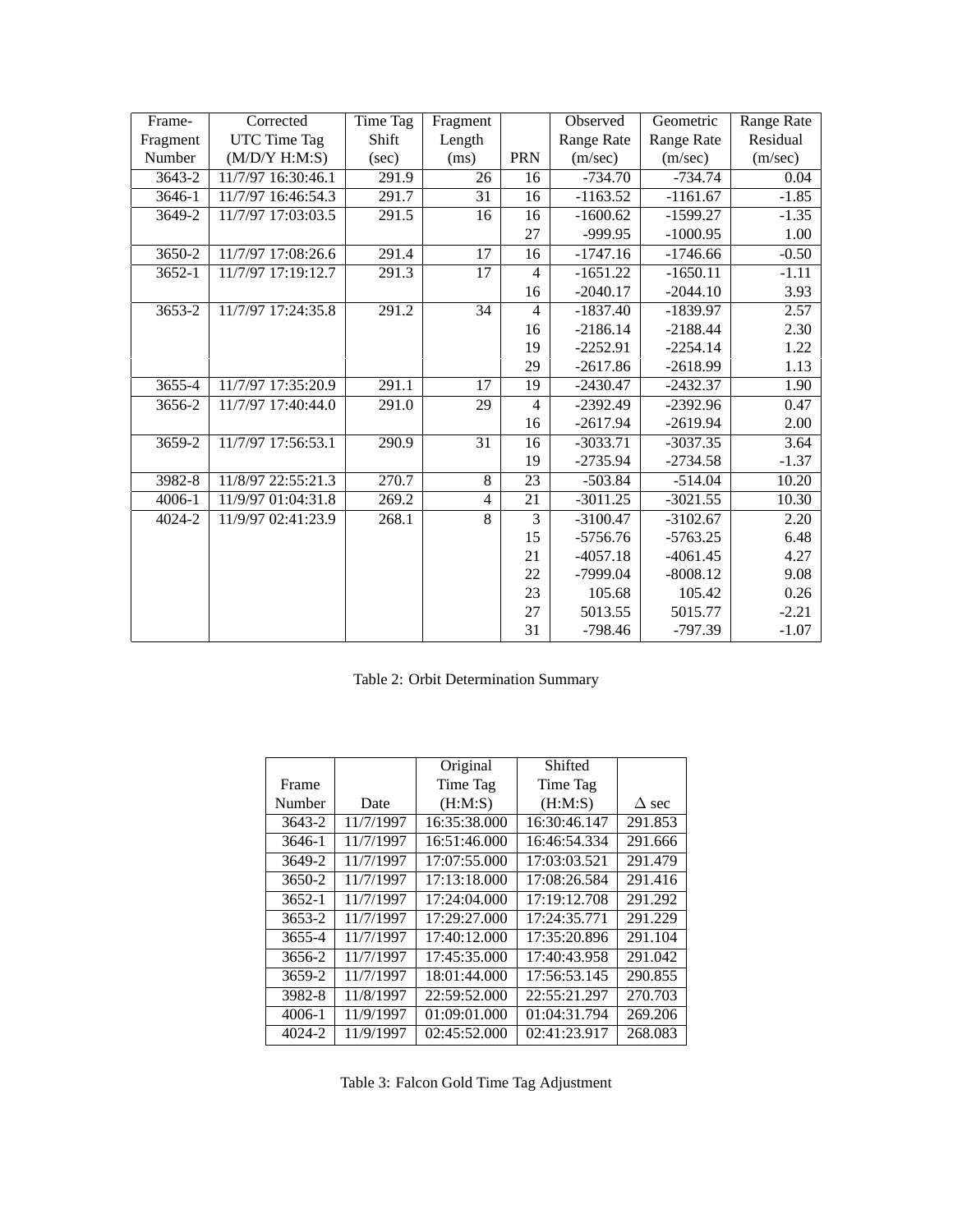| Semi-Major Axis: 24070 km  |                         |
|----------------------------|-------------------------|
| Eccentricity: 0.7275       |                         |
|                            | Inclination: 26.296 deg |
|                            | RAAN: 210.4 deg         |
| Arg. of Perigee: 186.7 deg |                         |
| Apogee Altitude: 35200 km  |                         |
| Perigee Altitude: 181 km   |                         |

Table 4: Final Falcon Gold J2000 Orbital Elements

values, as well as a drift of about  $-20$  seconds per day.

A summary of the orbit determination process is presented in Table 2. The fit residuals are consistent with the 2- 10 m/sec measurement uncertainty and are seen to decrease with increased sample length and signal strength.

#### **Geometric Confirmation of GPS Signal Detection**

The GPS signals detected in the code correlation process were verified by examining the relative position and velocity of the Centaur with respect to each GPS contact. The NIMA Precise GPS Ephemerides [7] were utilized for this purpose.

For each GPS signal detected in the correlation process, the associated corrected time tag was used to position the Falcon Gold spacecraft at its approximate location when the data was collected. The Falcon Gold ephemeris used for this geometric visibility study was the NORAD elements. This ephemeris is not very accurate, but it was sufficient for the geometry between the GPS and Falcon Gold. The NIMA precise GPS ephemerides were used to position the GPS satellites.

#### **RESULTS**

A total of 25 GPS PRN signals were detected over 12 Falcon Gold data frames. A summary of each Falcon Gold GPS signal detection for the fine (1 Hz) intermediate frequency search resolution and for the  $T = 5$  detection threshold is presented in Table 5. Each GPS signal detection is described in terms of the length of the data fragment, geometry, and carrier to noise ratio. The angle *γ* gives the angle of the line of sight to the Falcon Gold spacecraft with respect to the GPS satellite's broadcast antenna boresight. This angle, as depicted in Figure 4, is of particular interest for two of the Falcon Gold data fragments, discussed below.

# **GPS Signal Detection Below GPS**

The first signal detection of interest occurs in Data Frame 4024, Fragment 2. This data frame was taken at the lowest altitude of any of the frames where GPS signals were detected. This data was taken while the Falcon Gold spacecraft was at an altitude of approximately 1500 kilometers. Note that the distances to the detected GPS satellites are in the range of 3 to 4 Earth radii for this frame, while the distance is in the range of 8 to 10 Earth radii for the other higher altitude detections. PRN 27 was detected while the GPS nadir angle *γ* was only 11*.*1 degrees. At GPS altitude, the Earth subtends an angle of approximately 13*.*5 degrees. Any line of sight from a GPS spacecraft to a receiver on the



Figure 7: GPS Signal Detection Locations

opposite side of the Earth must form an angle of at least 13*.*5 degrees with the GPS local nadir. Examining the values of  $\gamma$  in the signal detection detail tables in the appendix, all of the values fall within the interval  $[14 \deg \leq \gamma \leq 20 \deg]$ except two. The value of  $\gamma$  and the range to GPS for Frame 4024−2 describe a situation where the Falcon Gold spacecraft was below the GPS spacecraft. While the emphasis of the experiment was on high altitude GPS signals, this reception near perigee was somewhat unexpected given the geometric constraints on the data downlink described earlier.

#### **GPS Sidelobe Signal Detection**

The second data segment of particular interest is contained in Frame 3653, Fragment 2. Four GPS PRNs are detected in this fragment. Examining the values of the angle *γ* for the detected PRNs reveals that PRN 29 was detected at 59*.*0 degrees, more than 40 degrees further out in the GPS broadcast pattern than the other three PRNs. The geometric range, range rate and signal strength for this PRN are consistent with the other detections shown. By all measures available, this was a valid signal detection. However, examining Figure 5, it is clear that the signal received from PRN 29 did not emanate from the primary lobe of the broadcast antenna, and could only have originated in a *sidelobe* of this SV's antenna pattern.

Because this signal appears to have emanated at such a great angle into the GPS broadcast antenna, it was not possible to compute a GPS antenna gain at this angle using the approximated gain pattern depicted in Figure 5. Therefore, it was not possible to compute a value of  $\frac{C}{N_0}$  based purely on geometry, and no value is listed for this detection.

#### **Negative Range Rates**

A negative value of range rate between a GPS satellite and the Falcon Gold spacecraft indicates that the two were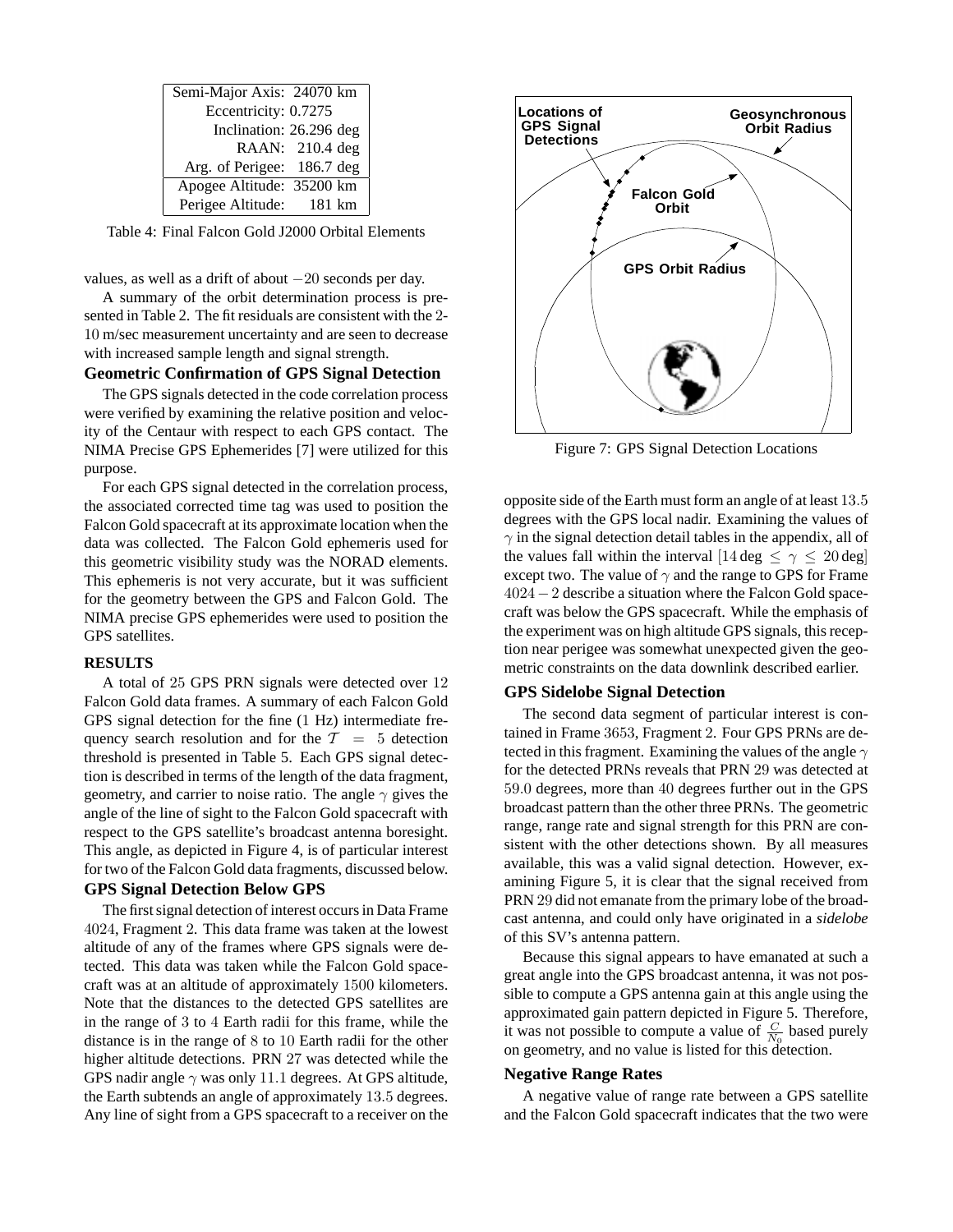approaching each other at the time of signal detection. Examining the detailed signal detection tables given in the appendix, the following observation can be made. Range rates for all GPS detections made above the GPS constellation (all but Frame 4024) were uniformly negative, and varied from approximately  $-500$  m/sec to approximately  $-3000$ m/sec. This is the result of two geometric factors, rather than any signal processing effect.

The first is the fact that all of the signal detections were made during the descending half of the Centaur orbit, while it was moving from apogee to perigee. This was due to the downlink requirement of visibility to the Colorado Springs ground station combined with the particular orbital parameters given in Table 4. The argument of perigee was approximately 187 degrees, which placed the ascending node close to the apogee of the orbit. This, combined with the 26 degree orbital inclination and the ground visibility constraint, created a situation where only the descending half of the orbit was visible to Colorado Springs. The ascending half of the orbit was situated below the equator and therefore below the horizon of the ground station.

The second factor contributing to the negative range rates is the direction of the two spacecraft's velocity vectors at the time of signal detection. All of the signal detections above GPS altitude were 'over the limb' detections of GPS spacecraft on the far side of the Earth, as depicted in Figure 4. The line of sight between the GPS spacecraft and the Falcon Gold spacecraft is approximately perpendicular to the GPS spacecraft's velocity vector. This means that the GPS spacecraft velocity contributes little to the relative velocity. Because the Centaur is descending from apogee, its velocity projected onto the line of sight forms the dominant negative term of range rate.

# **Other Observations**

Figure 7 illustrates the locations of the Falcon Gold spacecraft when GPS signals were detected in relation to geosynchronous altitude and the GPS spacecraft altitude. It shows that all but one of the GPS signal detections occurred well above the GPS constellation altitude. The altitudes of detection ranged from 1500 km above the surface of the Earth to over 33*,* 000 km. The detection range varied from 3 to 10 Earth radii.

Frame number 4024 was sampled near perigee of the GTO. The perigee velocity for the Centaur orbit was approximately 10 km/sec. As mentioned previously, a larger Doppler search range of  $\pm 50$  KHz was used for this frame, and the detections occurred between +5000 and −8000 m/sec.

Carrier to noise ratios ( $\frac{C}{N_0}$ ) computed from the data were consistent with preflight predictions. The computation of the geometric  $\frac{C}{N_0}$  involved rather coarse approximations of both the GPS broadcast antenna pattern (Figure 5) and the Falcon Gold patch antenna pattern (Figure 6). As a result, there are some large errors in the predicted  $\frac{C}{N_0}$  values. However, the predictions show a reasonable level of agreement and serve as an adequate 'sanity check' on the observed values.

#### **CONCLUSIONS**

The Falcon Gold data processing confirmed that GPS signals can be detected in a GTO using a low cost sensor and a patch antenna. Based on a conservative detection threshold, GPS signals were detected at 12 locations throughout the Centaur GTO. The altitudes of detection ranged from 1500 km above the surface of the Earth to over 33*,* 000 km. The signals were detected under extremely sparse sampling conditions. The ranges to the GPS satellites at which signals were detected ranged from 3 to 10 Earth radii. Carrier to noise ratios  $(\frac{C}{N_0})$  computed from the data were consistent with preflight predictions.

When drawing conclusions from the results presented here, it is important to keep in mind that the experiment captured only a few GPS signals over many days of intermittent operation. All of the signal processing was performed postflight, on the ground. No continuous GPS signal tracking was performed. With these qualifications, however, some useful and potentially promising conclusions can be drawn from the Falcon Gold experiment results.

The results presented here are some of the first examples of GPS signal detection by a spacecraft in a geosynchronous transfer orbit (GTO). The confirmation that GPS signals can be detected throughout a GTO may open the door for future GPS applications for eccentric orbits, especially for launch and early orbit operations. The signals were detected with a low cost, low power sensor and patch antenna which may become a viable alternative to a full featured GPS receiver for certain applications.

The detection of a GPS sidelobe signal presents another technological opportunity. The use of GPS sidelobes for navigation has long been a subject of debate. Use of the GPS broadcast antenna sidelobes for navigation would increase the effective width of the GPS broadcast antenna pattern, providing more signals to high altitude spacecraft. Previous work [9] has shown that increasing the GPS broadcast beam width can significantly improve geosynchronous user navigation accuracy.

While the results presented here are far from conclusive, they do shed some promising light on the use of GPS by high altitude spacecraft in geosynchronous and eccentric transfer orbits. Clearly, further analysis and experimentation are necessary to fully develop this application of GPS.

#### **REFERENCES**

- [1] Belle, G., Matini, A., Brown, A., Goldstein, D., Humble, R., Parker, D., O'Brien, C., "The U.S. Air Force Academy GPS Flight Experiment Using the Navsys TIDGET", Proceedings, ION-GPS 1997, Kansas City, MO, September 16-19, 1997, pp. 717-722.
- [2] Coil, J.A., "Falcon Gold Orbit Determination Above the GPS Constellation", Proceedings, 11th